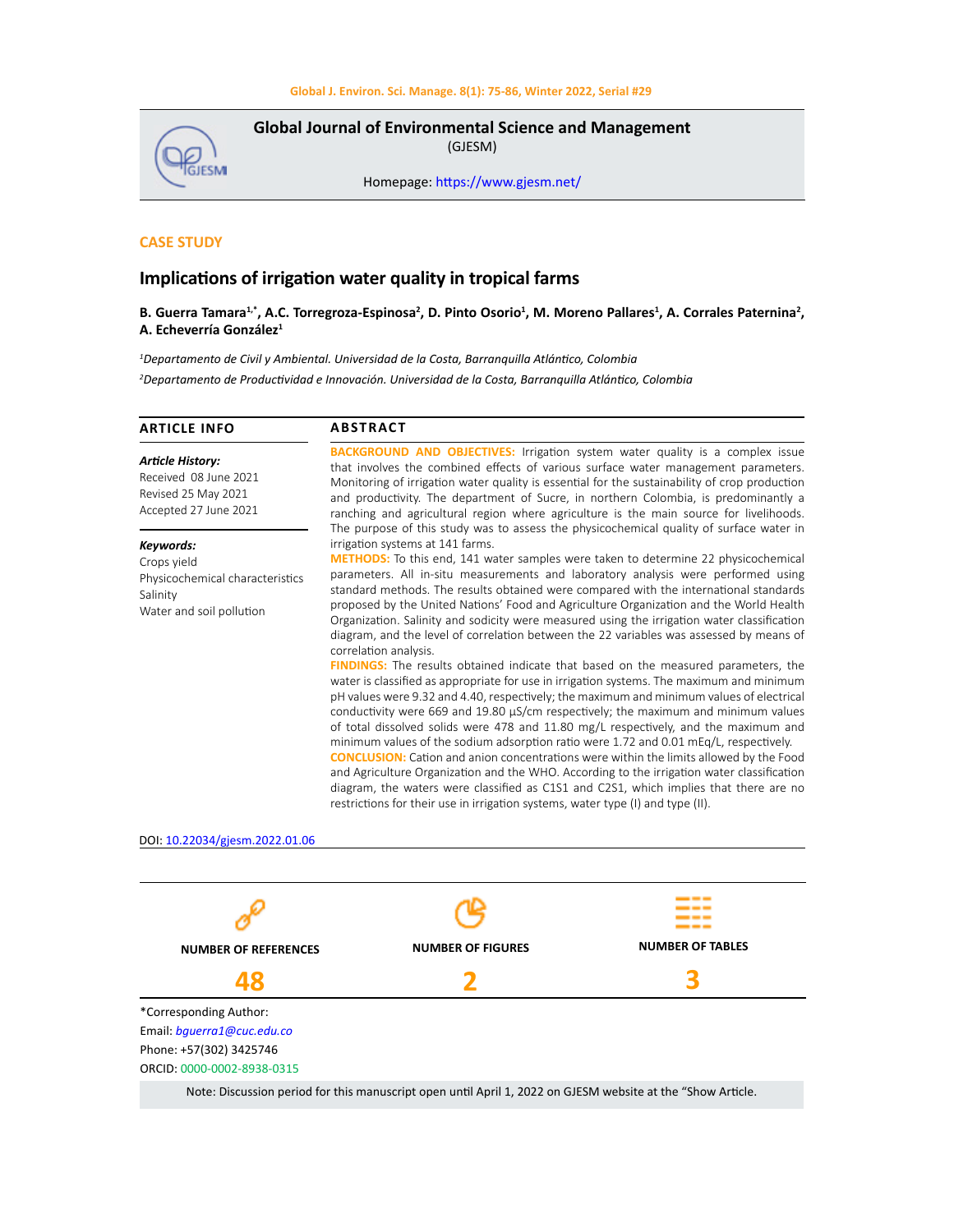#### **INTRODUCTION**

Developing countries are vulnerable to issues related to water pollution, mainly due to bad habits in the use of water resources and to rapid industrialization ([Faye, 2019; Kushal, 2015](#page-10-0)). Traditionally, farmers irrigate using surface water, and it is estimated that the irrigation of farmlands consumes between 33 and 90% of the world's water sources, which makes irrigation an activity that affects water availability ([Betancourt Aguilar](#page-10-0) *et al*., [2017](#page-10-0)). According to the Intergovernmental Panel on Climate Change (IPCC), agriculture uses 70% of fresh water worldwide ([IPCC, 2019; Yan](#page-10-0) *et al*., 2021); and in countries such as Colombia, water consumption in agricultural activities ([IDEAM, 2012](#page-10-0)), and especially in irrigation systems, accounts for 50-74% of the total ([FAO, 2015\)](#page-10-0). Water used for irrigation systems depends on its quality ([Gómez](#page-10-0) *et al*., 2015), which implies that it is necessary to assess its physical, chemical, and biological parameters to determine whether it is appropriate for use in the soils ([Douti](#page-10-0) *et al*., [2021](#page-10-0)). It is extremely recommended that continuous monitoring of physico-chemical parameters in order to generate useful data and information to be used as a future basis in management actions that would help in mitigating problems in water resource ([Douti](#page-10-0) *et al*., [2021; Dumago](#page-10-0) *et al*., 2018). Monitoring of irrigation water quality is essential for the sustainability of crop production and productivity. Despite this, not much information is available on the quality of the water used for irrigation in tropical areas that are vulnerable to the effects of climate change and with few management activities, mainly on the effects that the salinity and sodicity of the water used for irrigation may have, which is associated with high levels of electrical conductivity (EC) and a high sodium adsorption ratio (SAR). In general, salinity and sodicity produce abiotic stress, which affects morphological, physiological, and biochemical processes, including seed germination, growth, and water and mineral absorption, which reduce plant yields, quality, and productivity. It additionally affects the osmotic potential of soils, which produces hydric tress and toxic effects on plants, giving rise to metabolic and nutritional disorders, and in certain conditions of soil texture in may produce reduced yields, lower water infiltration, the formation of crusts on the surface and clogging of pores, which may end up degrading the soil and increasing runoff (Bauder *et al*[., 2019; Li and](#page-10-0)  Kang, 2020; Sekhon *et al*[., 2020; Taghizadehghasab](#page-10-0) *et al*[., 2021\)](#page-10-0). Regardless of its source, irrigation water contains some dissolved salts. [Medina Valdovinos](#page-10-0) *et al*[. \(2016\)](#page-10-0) an[d Zaman](#page-10-0) *et al.* (2018) indicate that water quality for irrigation is determined by the nature, quantity, and proportion of ions present. Also, the suitability of water for irrigation is determined not only by the quantity of salts present, but also by the type of salts (Valles-Aragón *et al*[., 2017; Zaman](#page-10-0) *et al.*[, 2018](#page-10-0)). Several authors have defined the main variables that should be taken into consideration to classify the quality of water for irrigation systems from an agricultural perspective, some of the most important of which include: the concentration of soluble salts, the relative concentration of sodium (Na) with respect to other cations, the concentration of boron (B) or other elements that may be toxic under certain conditions, and the concentration of bicarbonates in relation to the concentration of calcium (Ca) and magnesium (Mg) ([Gómez](#page-10-0) *et al*., [2015; Haritash](#page-10-0) *et al*., 2016; Zaman *et al*., 2018). Also, water used for irrigation is exposed to pollution from runoff, industrial discharges, use of agricultural chemicals and infiltration, among others, which may have significant short-term effects on the physicochemical characteristics of the water, and in turn on soil productivity and crop quality [\(Douti](#page-10-0) *et al*[., 2021; Kushal, 2015](#page-10-0)); and in the long term may produce changes in the edaphic properties of soil, possibly to the point of making lands unsuitable for agriculture [\(Bortolini](#page-10-0) *et al*., 2018). On the other hand, water quality can have a negative effect on the performance of an irrigation system due to plugging of emitters and sprinklers. Problems can be caused by inorganic solids (silt and sand), organic solids (algae, bacteria, and slime) and dissolved solids (calcium, iron, and manganese). Potential problems can be minimized by testing the water quality to avoid potential issues ([Lamont, 2012](#page-10-0)). As a tool to assess the suitability of water quality for irrigation, irrigation and water resource authorities from several countries and international organizations such as the FAO have proposed classification and monitoring methodologies ([Adeyemi](#page-10-0) *et al*., 2017). FAO is currently developing a tool monitor water and soil based on field data, models, and satellite images. The tool will help countries monitor indicators of the Sustainable Development Goals (SDGs) associated with water quality [\(FAO, 2021\)](#page-10-0). Additionally, each country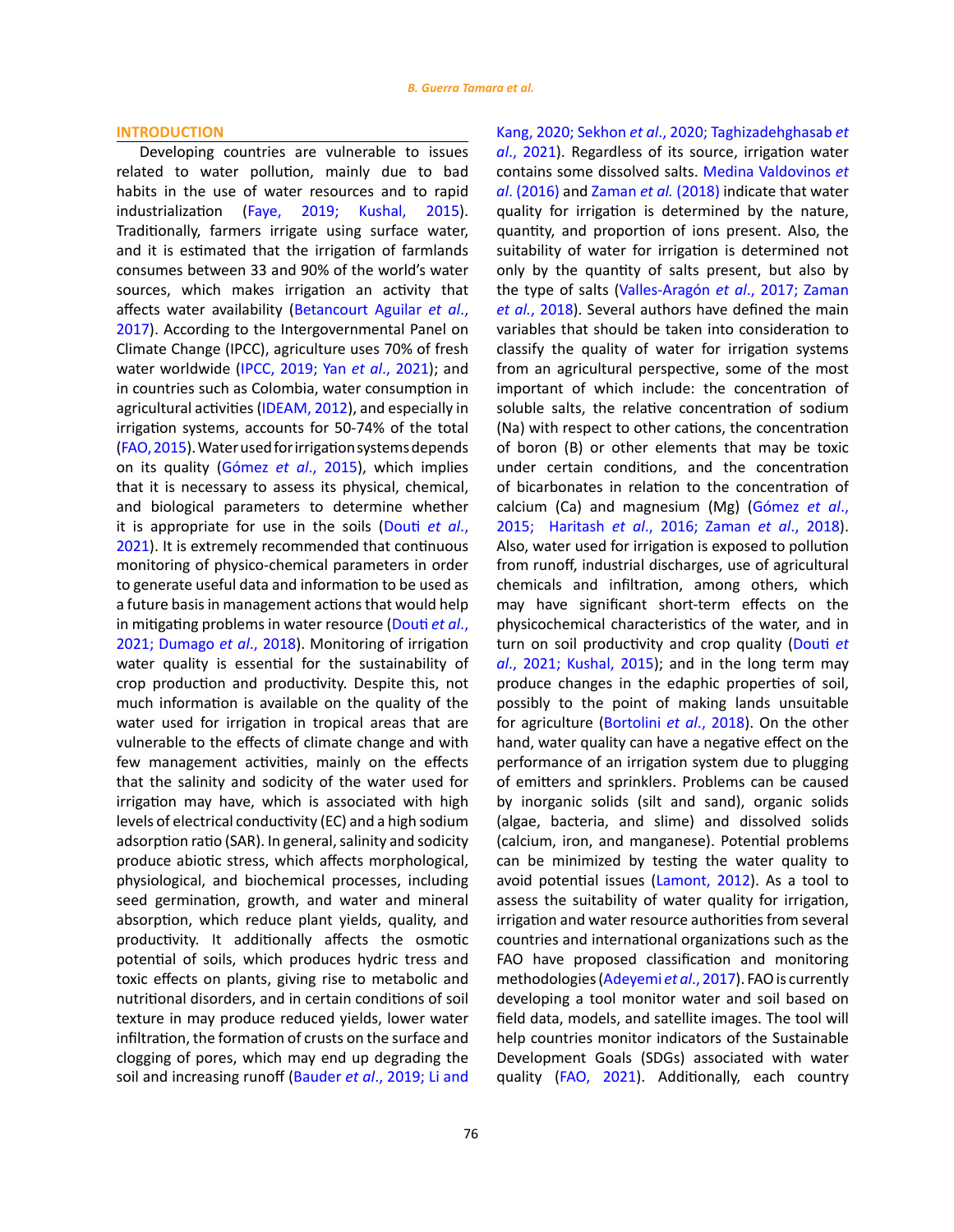has regulations on the use of water for irrigation, supported by international standards. In Colombia, the water quality of irrigation systems is determined based on the parameters established in decree 1076/2015, the Single Regulatory Decree of the Environment and Sustainable Development Sector, which establishes certain water quality parameters for use in agricultural activities [\(MINIAMBIENTE, 2015\)](#page-10-0). However, this decree is insufficient for determining the water quality for irrigation, because at present the water used for irrigation is from different sources, including underground and surface waters. Due to the above, most studies in Colombia rely on international standards ([Guerrero Guio](#page-10-0) *et al*., 2021), which contain threshold values based on criteria such as optimal crop yields, crop quality, suitability of the soil and irrigation equipment maintenance ([Afed Ullah](#page-10-0) *et al.,* [2018](#page-10-0)). Even though such standards are specific for defined areas, they are the only points of reference available in the literature. Based on the above, the need arises to set clear and precise parameters to determine the maximum and minimum values of minerals, metals, pH, EC, and SAR that water used for irrigation in Colombia should have, to contribute the required nutrients to both the crops and the soils to achieve good yields and productivity, and to help mitigate the effects of climate change. Only a handful of studies have been made in Colombia and no studies have been carried out in the northern region of the country (Caribbean region). One noteworthy study was carried out on the plateau surrounding Bogotá (Colombia's capital), which determined the water quality for irrigation in horticulture crops around influence of the Bogotá River, one of the most polluted rivers in Colombia (Miranda *et al*[., 2008\). González](#page-10-0)  Castillo *et al*[. \(2020\) c](#page-10-0)arried out the characterization of irrigation water at 90 farms in Norte de Santander (northeastern Colombia), which were proposed for the establishment of 18 agro-ecological models. Lastly, Guerrero Guio *et al*. (2021) assessed the quality of irrigation in eight municipalities in Boyacá (in eastern Colombia) at 60 ecological farms. In this sense, studies are required to establish a baseline for the development of agricultural policies and the establishment of management actions that promote the sustainable development and food security of small farmers. The aims of the current study is to determine physicochemical water quality and assess its suitability for irrigation. This study has been carried out in irrigation systems at 141 properties owned by small farmers in the department of Sucre (northern Colombia) in five prioritized municipalities (San Onofre, San Marcos, Morroa, Corozal and Majagual). The field measurements and laboratory analysis were carried out in 2020.

# **MATERIALS AND METHODS**

## *Survey design and data collection*

The department of Sucre is one of the 32 departments in Colombia (South America). It is located in the northwest of the country in the Caribbean region. It limits to the north with the department of Bolívar, to the south with the department of Córdoba and to the east with the Caribbean Sea [\(Fig. 1\)](#page-3-0). Sucre has an area of 10917  $\text{Km}^2$  and a population of 949252 ([Bustamante](#page-10-0) *et al*., 2016), of which 37.7% are small farmers. The agricultural production of small producers in the department of Sucre is carried out under limited management practices, they carry out manual tillage, have little soil management and make an inappropriate use of agrochemicals ([DNP, 2003\)](#page-10-0). Additionally, small producers do not document the frequency, quantity and agrochemicals used. Common crops in the study area include corn, cassava, yams, and plantains. The department of Sucre has 26 municipalities that make up five subregion ([Table 1](#page-3-0)).

Five municipalities were selected in the study namely, Corozal, Morroa, San Onofre, San Marcos, and Majagual for the subregions of savanna, Montes de Maria, Golfo de Morrosquillo, San Jorge, and Mojana, respectively ([Fig. 1\)](#page-3-0). The water used for irrigation in the subregions comes from artificial ponds, which are supplied by runoff from rainwater. The commonly used irrigation methods is sprinkler irrigation. The five sub-regions were selected taking as criteria the number of farms, the number of inhabitants and the representativeness of the main crops of the Department. Likewise, easy road access was considered. The selected municipalities have the minimum access roads required for the transportation of supplies, as well as for accessibility for monitoring and collecting samples. It should be noted that the department of Sucre has deficient road infrastructure due to the serious social and economic problems caused by the conflict and violence ([Lissbrant](#page-10-0) *et al*., [2018](#page-10-0)). In the selected municipalities, assessments were carried using 22 variables of analysis of the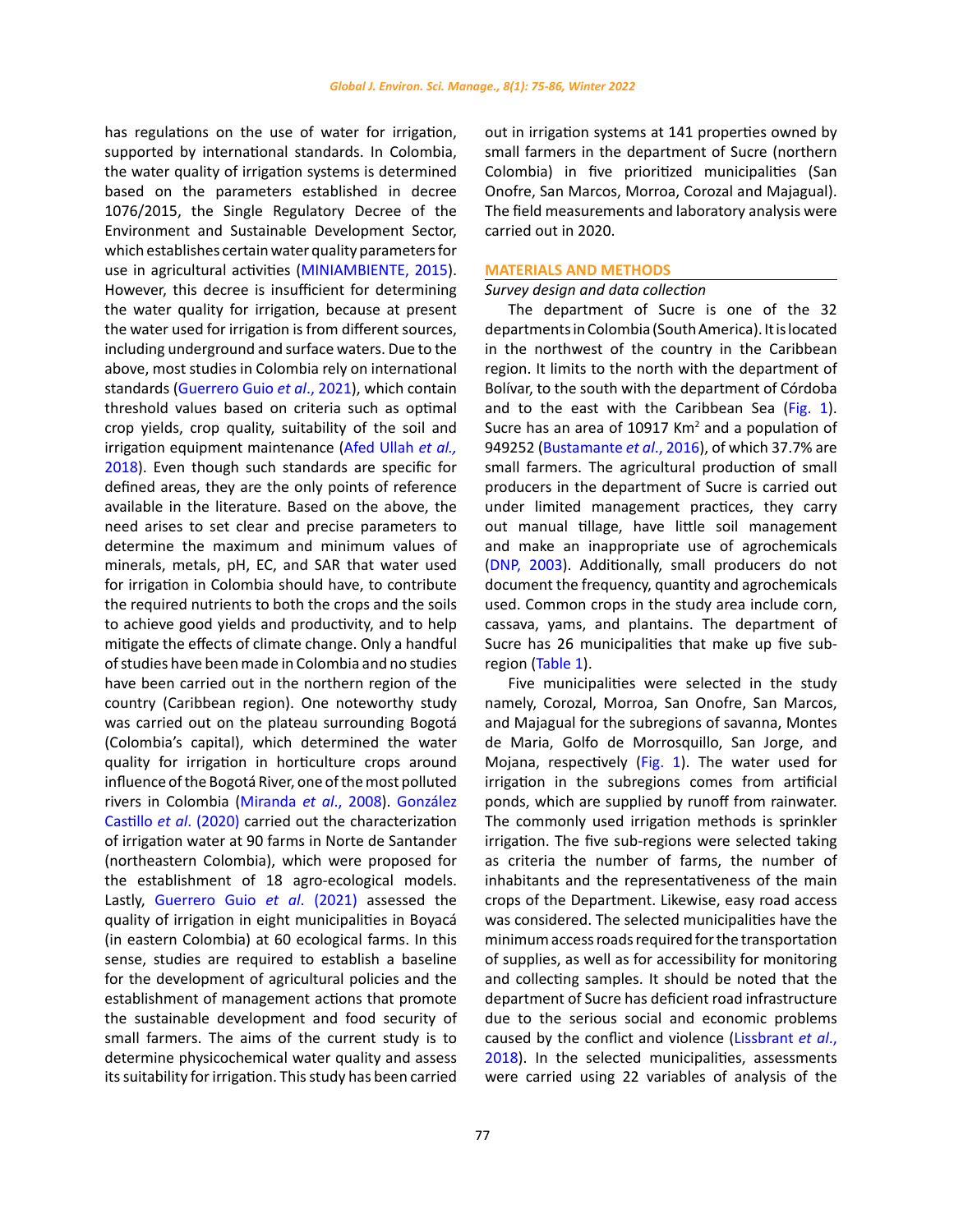#### *Water quality of irrigation systems*

<span id="page-3-0"></span>

| Subregion/Area                            | Municipality | Average<br>Temperature<br>(°C) | Annual<br>Precipitation<br>(mm) | Location                       | Vegetation                                                                                              |
|-------------------------------------------|--------------|--------------------------------|---------------------------------|--------------------------------|---------------------------------------------------------------------------------------------------------|
| Montes de María<br>$(6466 \text{ km}^2)$  | Morroa       | 26.8                           | $1000 - 1200$                   | 9° 20' N.<br>75° 18' W         | Tropical dry forest area,<br>mountain landscape                                                         |
| Sabana<br>(2101 km <sup>2</sup> )         | Corozal      | 27                             | $990 - 1275$                    | 9°9' N.<br>75° 18'W            | Tropical dry forest area, hills<br>landscapes                                                           |
| Golfo de<br>Morrosquillo (1886<br>$km2$ ) | San Onofre   | 27.4                           | $900 - 1200$                    | $9^\circ 8' N$ .<br>75° 31' W  | Tropical dry forest area                                                                                |
| San Jorge<br>$(2934 \text{ km}^2)$        | San Marcos   | 28                             | 1300 - 2300                     | $8^{\circ}$ 40' N,<br>75° 8' W | Zone of tropical humid forest,<br>tropical dry forest, tropical very<br>dry forest, and natural savanna |
| Mojana<br>$(2337 \text{ km}^2)$           | Majagual     | 28                             | 2800                            | $8^{\circ} 32' N$<br>74° 37' W | Tropical humid forest area                                                                              |

Table 1. Characteristics of the five sub-regions of the department of Sucre, in northern Colombia. Table 1: Characteristics of the five sub-regions of the department of Sucre, in northern Colombia.



Fig. 1: Geographic location of the study area in the Department of Sucre in Northern Colombia

water used for irrigation at 141 farms.

The 141 surface water samples were gathered at the five prioritized municipalities with the following distribution: 34 samples from San Onofre, 30 samples from Morroa, 38 samples from Corozal, 17 samples from San Marcos and 22 samples from Majagual. For the sampling sites selection, the Guide for monitoring of discharges, surface and groundwater was used ([IDEAM, 2002\)](#page-10-0), in which the factors and criteria for sampling sites location in surface water bodies are established. The samples were gathered by the environmental laboratory Zonas Costeras S.A.S., which has been certified for environmental characterizations by the Institute of Hydrology, Meteorology and Environmental Studies (IDEAM, by its acronym in Spanish). The water samples were taken in a 200 ml clear and water-right plastic container. All *in-situ* measurements and laboratory analysis were performed using standard methods ([APHA, 2017](#page-10-0)). All the samples were collected by triplicate to determine the precision of tests and sample handling. The *insitu* temperature was measured using the method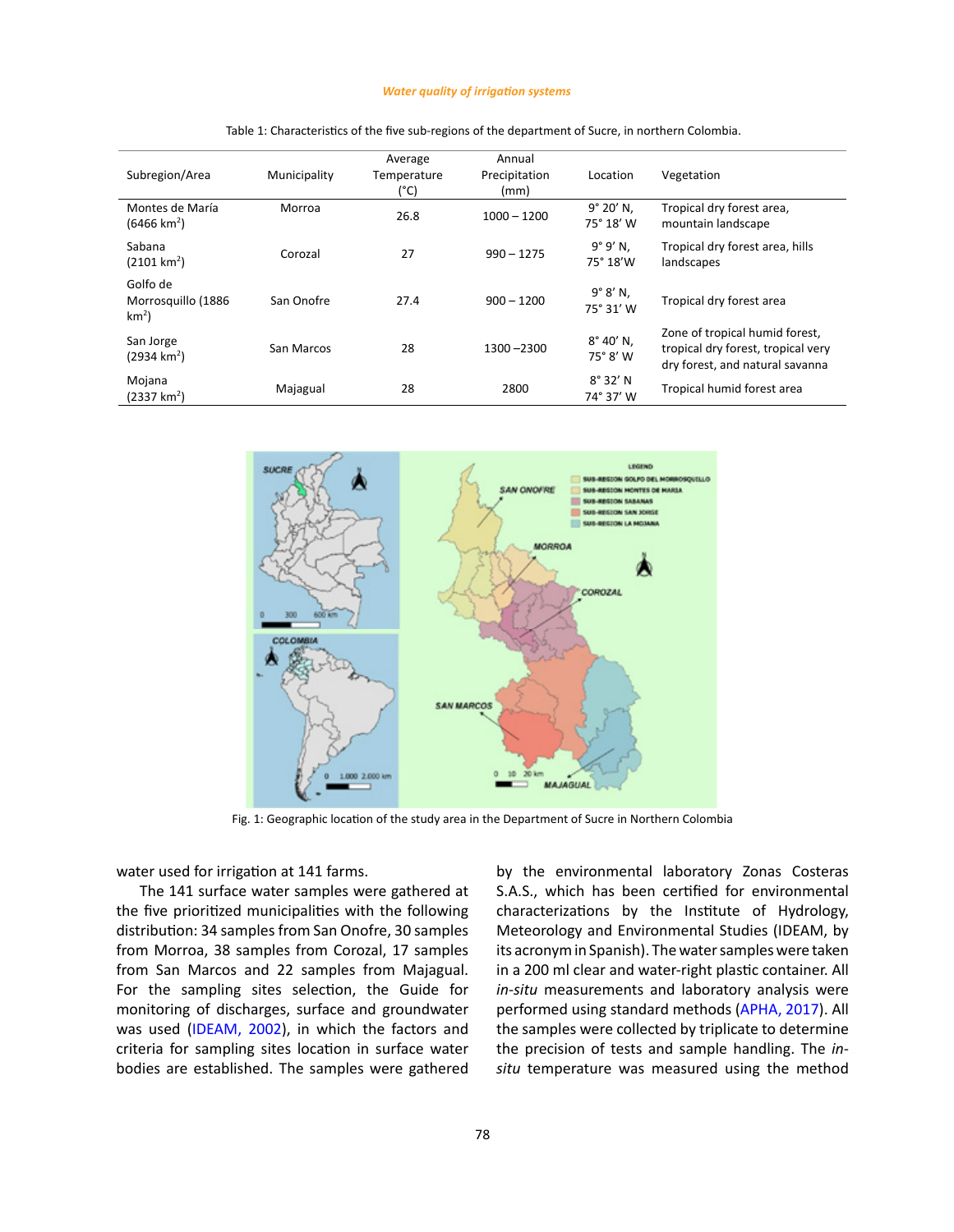SM 2550 B/ electrometric, electrical conductivity (EC) was measured using the method SM 2510B/ electrometric, and pH was measured using the method SM 4500<sub>.</sub>H<sup>+</sup>B/ electrometric.

## *Water quality laboratory analysis*

Total dissolved solids (TDS) were determined using the method SM 2540C/ gravimetric by drying at 180°C. Total suspended solids (TSS) and total solids (TS) were determined using the methods SM 2540D and SM2540B / gravimetric by drying at 103°C – 105°C, respectively, chlorides by the method SM 4500-Cl-B /Argentometric, sulfates by the method SM 4500-SO $_4^{2-}$ E/ Turbidimetric. For nutrients: nitrates by the method SM 4500-NO<sub>2</sub> E/ Reduction with Cadmium, ammoniacal nitrogen by the method SM 4500-NH<sub>3</sub>B, C/Distillation – volumetric and total phosphorus by the method SM 4500- P B, E/Digestion (sulfuric acid – nitric acid)/ ascorbic acid – Spectrophotometry. For cations: total aluminum through an internal method, equivalent to SM 3500-Al B/ photometric; for boron, silicon, magnesium, total lead and total cadmium using the method SM 3120 B / ICP-OES. For total iron, the method used was Spectroquant Merck test Iron 114761 / photometric, hexavalent chromium by the internal method equivalent to SM 3500-Cr B/ Photometric. The sodium adsorption ratio (SAR) was obtained in relation to total calcium by SM 3500-Ca B/volumetric with EDTA, magnesium SM3500-MGB / Calculation and total sodium by EPA 6010 D /ICP- OES. All the analyses were made at the environmental laboratory Zonas Costeras, certified by IDEAM.

### *Analytical framework*

Correlation analysis was performed to determine the level of correlation between the analyzed physicochemical parameters. Additionally, the salinity and sodicity analysis was performed based on the values obtained for EC and SAR [\(Tartabull Puñales](#page-10-0)  [and Betancourt Aguilar, 2016\)](#page-10-0). Lastly, a classification diagram of irrigation water was made ([Shahid and](#page-10-0)  [Mahmoudi, 2014\)](#page-10-0). The data in this work were analyzed by using R software ([R Core Team, 2020](#page-10-0)).

## **RESULTS AND DISCUSSION**

# *Physicochemical water quality parameters*

The water temperature at the studied farms showed a maximum value of 38.2°C and a minimum value of 19.4°C, with an average value of  $31.07 \pm 2.32$  °C. pH displayed alkaline values, with average value of 6.87  $\pm$ 0.72, which indicates that the water had acid values, but within allowable limits for agricultural use ([WHO,](#page-10-0) [2016](#page-10-0)). In a case studied carried out by the office of the governor of Karf El – Sheikh, Egypt, the average value of pH was 7.88, i.e., alkaline water that was within the threshold range established by the FAO ([Jahin](#page-10-0) *et al*., [2020](#page-10-0)), which is consistent with data obtained by other authors for the largest dam in Algeria (Bini Haroun damn), with an average value of 7.81, in general determining that the pH of water used for irrigation was between neutral and slightly alkaline ([Bouaroudj](#page-10-0) *et al*[., 2019](#page-10-0)). In Colombia, in a study carried out in the department of Boyacá at 60 ecological farms, pH displayed values between 6.5 and 7.5 ([Guerrero Guio](#page-10-0) *et al*[., 2021\)](#page-10-0). It should be noted that several authors indicate that even though pH is not one of the main factors for determining water quality, it is useful for determining the concentrations of species dissolved in carbon, and the availability of plant nutrients ([Medina](#page-10-0) [Valdovinos](#page-10-0) *et al*., 2016). However, it should be pointed out that very low pH values may produce accelerated corrosion of the irrigation systems, and very high pH values above 8.5 are often caused by high levels of bicarbonates and carbonates ([Bauder](#page-10-0) *et al*., 2019). The EC of the water displayed an average value of 171.40 ± 134.45 µS/cm. These values are within the threshold range ([WHO, 2016\)](#page-10-0), and are classified as water of excellent quality. However, waters with low salinity, i.e., with EC values below (200 µS /cm), can give rise to infiltration problems because they tend to wash off the soluble salts in the soil, especially Ca, and may cause degradation of the soil structure, produce crusts and a reduction in water penetration ([Zaman](#page-10-0) *et al*., 2018). In a study carried out in the geothermic provinces of Konkan, Maharashtra, India, an assessment was performed of surface, underground and thermal spring waters, which displayed maximum and minimum EC values of 3960 - 160.4 µS/cm respectively, and an average value of 1469 µS/cm, concluding that the assessed waters were within all classes of water, which indicates a high level of water fluctuation ([Shah](#page-10-0) *et al*., [2019](#page-10-0)). TDS displayed an average value of 115.36  $\pm$ 86.92 mg/L, i.e., moderate concentration. TSS and TS displayed an average value of  $34.29 \pm 35.07$  mg/L and 152.40 ± 96.31 mg/L, respectively [\(Table 2](#page-5-0)). According to the classification by the FAO, the assessed waters are classified as of low to moderate hazard [\(INTAGRI,](#page-10-0) [2018](#page-10-0)), which makes them suitable for use in irrigation.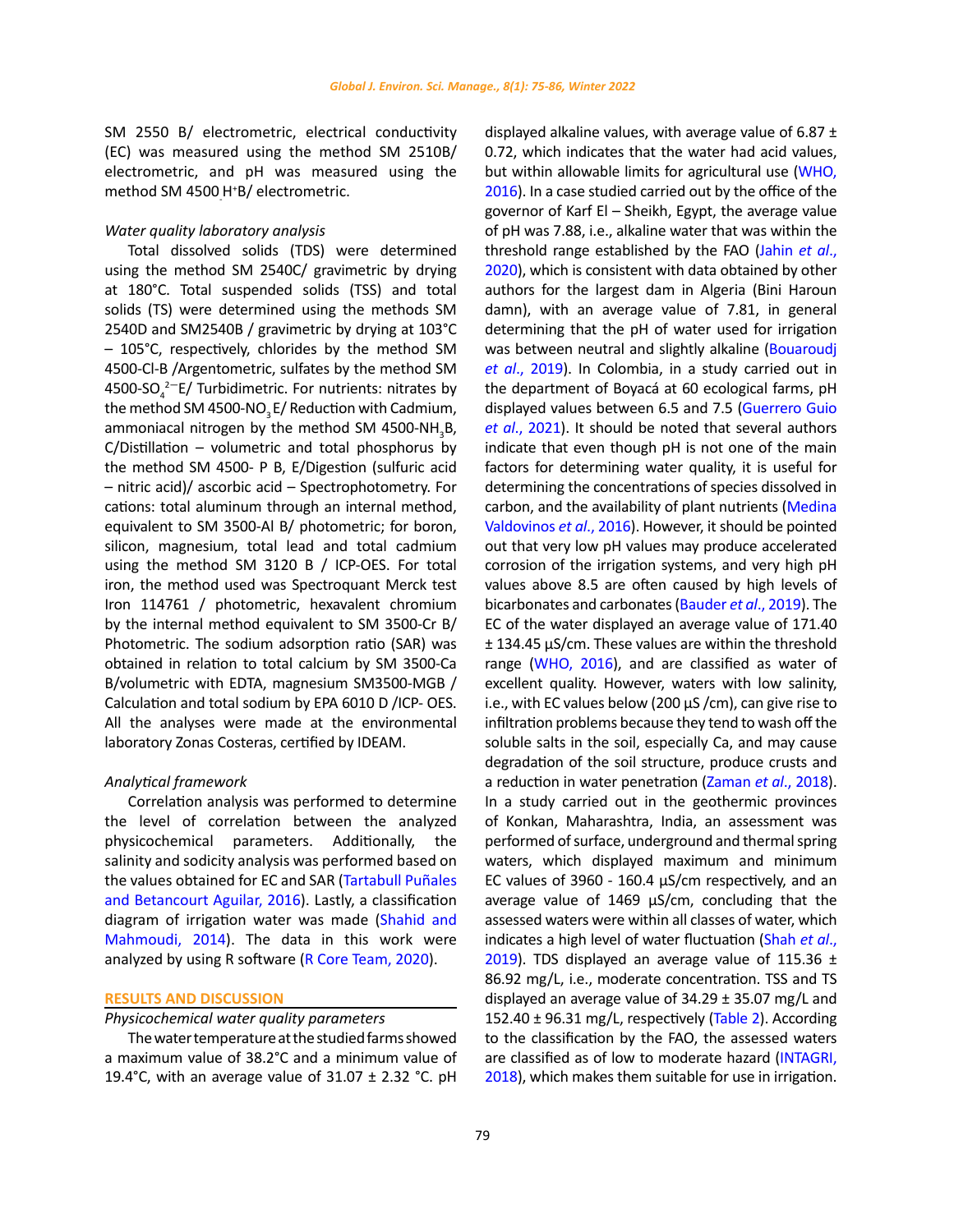<span id="page-5-0"></span>Contrary to the findings of this study, a study carried out in the district of Mathura, the average TDS value was 4963 mg/L, which is above the allowed limit >50%. This value was attributed to high concentrations of sodium, magnesium, calcium ([Ahmed](#page-10-0) *et al*., 2020), bicarbonates, sulfurs, and chlorides ([Valles-Aragón](#page-10-0)  *et al*[., 2017\)](#page-10-0). Values close to those reported in this study were found in a study carried out in Jamalpur Sadar, Bangladesh, in underground and surface waters (162.2 and 287.8 mg/L, respectively) [\(Zakir](#page-10-0) *et al*[., 2020\)](#page-10-0). TDS are thought to be consequential from runoffs, agricultural practices, deforestation activities, sewage discharges and other sources ([Dumago](#page-10-0) *et al*., [2018](#page-10-0)). Chi displayed an average value of  $(10.78 \pm 9.06)$ mg/L), the concentrations of SO<sub>4</sub> and N-NO<sub>3</sub> displayed values of  $(106.86 \pm 58.25 \text{ mg/L}$  and  $0.69 \pm 0.16$ mg/L, respectively), and N-NH<sub>3</sub> (4.70  $\pm$  0.59 mg/L). Additionally, concentrations of P displayed an average value of  $0.20 \pm 0.26$  mg/L. Aluminum concentration displayed an average value of  $(1.85 \pm 1.84 \text{ mg}/ \text{ L})$ . Si concentrations averaged (5.35  $\pm$  4.96 mg/L), and the average value of Fe concentration was (2.70  $\pm$  1.85 mg/L). Irrigation water with Fe levels above 0.10 mg/L may cause clogging of drip irrigation emitters and above 0.30 mg/L may lead to Fe rust stains, and discoloration on foliage plants in overhead irrigation applications.

These levels are generally below the levels that cause toxicities in plant tissue except when iron levels exceed 4 mg/L or when the root medium pH is below 5.5 ([Saaltink](#page-10-0) *et al*., 2017). The average values of Mn and B concentration were  $0.13 \pm 0.20$  mg/L and  $0.05 \pm 0.05$ 0.03 mg/L, respectively. The concentrations of Pb, Cr and Cd displayed average values of  $0.02 \pm 0.008$  mg/L,  $0.07 \pm 0.01$  mg/L and  $0.002 \pm 0.001$  mg/L, respectively, while the average values of the concentrations of Ca<sup>2+</sup>, Mg<sup>2+</sup> and Na were 18.52 ± 22.01 mg /L, 12.91 ± 7.73 mg/L and 3.22  $\pm$  7.12 mg/L, respectively. Lastly, the average value of SAR was 0.14 ±0.21 mEq/L. This value is within the allowable range, with the assessed waters classified as suitable for irrigation ([Arhad and](#page-10-0) [Shakoor, 2017; Zaman](#page-10-0) *et al*., 2018). SAR represents the adsorption of sodium in irrigation water and reflects the possible influence of sodium in the soil; it also has a dispersing effect on colloids in the soil and may affect soil permeability ([Zaman](#page-10-0) *et al*., 2018). The FAO states that SAR <3 does not cause problems to the crops and soils [\(Shahid](#page-10-0) *et al*., 2018). Consistent with the values found in this study, a study carried out in southern Iraq (Al-Gharraf channel), with assistance from a software program named Irrigation Water Guide (IWGV.1), the average value of SAR was: 1.96 mEq/L, which indicates that the channel's water has

| Table 2: Results for the physicochemical parameters analyzed in water used for irrigation in the department of Sucre, in northern |
|-----------------------------------------------------------------------------------------------------------------------------------|
| Colombia                                                                                                                          |

| Parameter        | Maximum | Minimum | Mean ± SD          |
|------------------|---------|---------|--------------------|
| $T(^{\circ}C)$   | 38.20   | 23.90   | $31.07 \pm 2.32$   |
| pH               | 9.32    | 4.40    | $6.87 \pm 0.72$    |
| EC (µS/cm)       | 669     | 19.80   | 171.40 ± 134.45    |
| TDS (mg/L)       | 478     | 11.80   | $115.36 \pm 86.92$ |
| TSS(mg/L)        | 287     | 3.80    | $34.29 \pm 35.07$  |
| TS ( $mg/L$ )    | 574     | 25      | $152.40 \pm 96.31$ |
| Cl (mg/L)        | 54.80   | 2.40    | $10.78 \pm 9.06$   |
| $SO_4$ (mg/L)    | 625     | 4.30    | $106.86 \pm 58.25$ |
| $N-NO3 (mg/L)$   | 1.01    | 0.50    | $0.69 \pm 0.16$    |
| $N-NH_3(mg/L)$   | 6.35    | 3.05    | $4.70 \pm 0.59$    |
| $P$ (mg/L)       | 1.42    | 0.02    | $0.20 \pm 0.26$    |
| Al $(mg/L)$      | 11.3    | 0.16    | $1.85 \pm 1.84$    |
| $Si$ (mg/L)      | 33.2    | 0.71    | $5.35 \pm 4.96$    |
| Fe $(mg/L)$      | 8.56    | 0.23    | $2.70 \pm 1.85$    |
| $Mn$ (mg/L)      | 1.62    | 0.002   | $0.13 \pm 0.20$    |
| B(mg/L)          | 0.29    | 0.01    | $0.05 \pm 0.03$    |
| $Pb$ (mg/L)      | 0.05    | 0.01    | $0.02 \pm 0.008$   |
| $Cr^{+6}$ (mg/L) | 0.07    | 0.05    | $0.07 \pm 0.01$    |
| $Cd$ (mg/L)      | 0.005   | 0.001   | $0.002 \pm 0.001$  |
| $Ca2+ (mg/L)$    | 210     | 3.06    | $18.52 \pm 22.01$  |
| $Mg^{2+} (mg/L)$ | 59.30   | 3.95    | $12.91 \pm 7.73$   |
| Na $(mg/L)$      | 51.30   | 0.30    | $3.22 \pm 7.12$    |
| SAR (mEq/L)      | 1.72    | 0.01    | $0.14 \pm 0.21$    |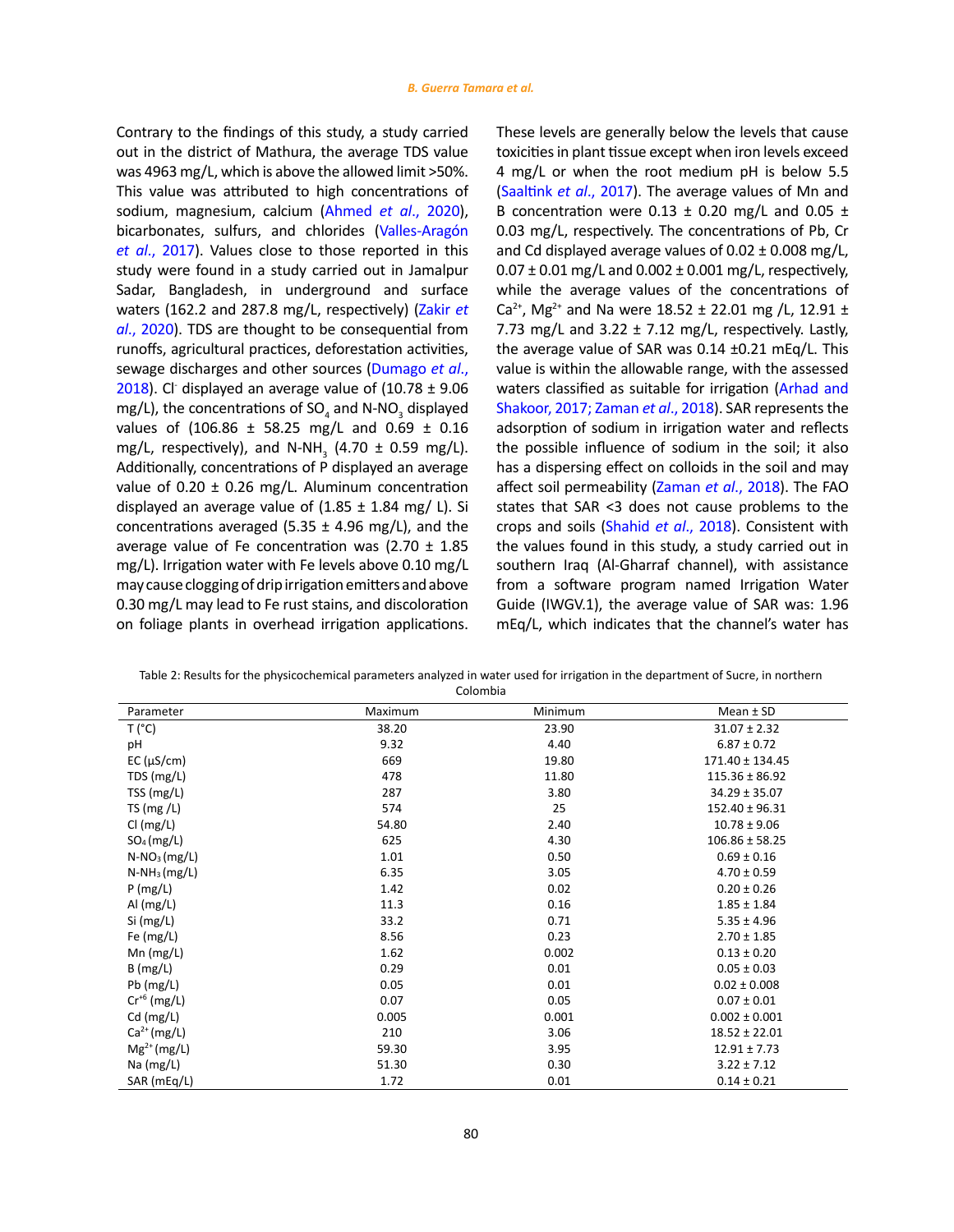low risk for irrigation (Ewaid *et al*[., 2019\)](#page-10-0). Meanwhile, a study carried out in Colombia at 60 ecological farms in 4 municipalities of the department of Boyacá, SAR displayed concentrations of 0.16 mEq/L for farm 4 of model 1 [\(Guerrero Guio](#page-10-0) *et al*., 2021).

The correlation analysis indicated statistically significant correlations between the analyzed variables  $(p-value \le 0.05)$  [\(Table 3\)](#page-7-0), except for TSS and pH, which displayed no correlation with the other water quality variables. Only P displayed correlation with TSS (*p-value* ≤ 0.05), while Al only displayed correlation with temperature (*p-value* ≤ 0.05). P and Al had low negative correlation with B, Mn, Na, Cr and SAR. Even though SAR was correlated with almost all the chemical variables, it only displayed high positive correlation with Mn. Cl had high negative correlation with P and low negative correlation with Al. The correlation analysis indicates high positive correlations between the variables EC – TDS ( $r = 0.969$ ), TDS - TS ( $r = 0.924$ ), Cd - P ( $r = 0.989$ ),  $Mg - Ca^{2+}$  (r=0.964), Na – Mn (r=0.996), P – NH<sub>3</sub> (r= 0.995), Si - Cl (r= 0.995) and Na - SAR (r = 0. 919), and high negative correlation between  $EC - Fe$  ( $r = -0.084$ ), Ca<sup>+2</sup> – P (r = -0.085), Mg<sup>+2</sup> – Al (r = -0.084) and Cd – Mn (r =0.082). The most highly correlated variables were pH, EC, TDS, Cl, SO<sub>4</sub>, Ca<sup>2+</sup>, Mg<sup>2+</sup> and B. The variable associated with the cations, anions, pH, TDS, EC, and TS was SAR (*p-value* ≤ 0.05); P was only associated with TSS, and Al only with temperature ( $p$ -value  $\leq$  0.05). In a study carried out at the largest dam in Algeria (Beni Haroun dam), 112 correlation tests were statistically significant, most of them positive, between Na, EC, Cl, K, SAR, Na% and other parameters (e.g.,  $HCO<sub>3</sub>$ ). Additionally, the correlation indicated that water temperature was negatively correlated with pH, EC, Ca, Mg, Na, Cl, HCO<sub>3</sub>, and NO<sub>3</sub> ([Bouaroudj](#page-10-0) *et al.*, 2019). As in the case of this study, most correlations were positive. A study carried out in the geothermal provinces of Konkan, Maharashtra, India, by means of a correlation matrix it was determined that strong positive correlation exists between Cl and Na (r = 0.973), Cl and EC (r=0. 994), Cl and Ca (r=0.917); TDS displayed high correlation with EC, Na, Ca, Cl, Br, indicating that it is probable that they are derived from the same water source, but displayed negative correlation with Mg and HCO<sub>3</sub>. SO<sub>4</sub> displayed poor correlation with most ions and negative correlation with Mg and HCO<sub>3</sub> (Shah *et al.*, 2019). The correlation between EC values and  $Ca^{2+}$ , Mg<sup>2+</sup> and Cl reflects the large contribution of these ions to the salinity of the water assessed in the department of Sucre. Additionally,

the correlation between  $Ca^{2+}$ , Mg<sup>2+</sup>, Cl and Na indicates that these ions contribute in a natural manner to the salinity of the water and that they represent most of the soluble salts in the water (Jahin *et al*[., 2020](#page-10-0)).

## *Classification of the assessed water for irrigation*

Most values for electrical conductivity were below 250 µS/cm at the assessed farm units, which implies that the water is of excellent quality for use in irrigation. Values above 250 µS/cm were only found in the municipalities of Morroa and San Onofre, associated with medium water quality [\(Fig. 2A\)](#page-8-0). Based on the sodicity found in the water for irrigation at the farm units, there is no risk of sodization, because the SAR values were <10 mEq/L, i.e., water classified as of excellent or good quality for this parameter [\(Fig.](#page-8-0) [2B](#page-8-0)). Most of the assessed waters from the farm units were classified as C1S1 (good water quality) and C2S1 (medium hazard water), which puts the sampled water in the category of type (I) and type (II) [\(Fig. 2C\)](#page-8-0). C1 water can be used for most crops and most soils with low probability of developing salinity in the soil. C2 water can be used, though it may produce moderate amounts of lixiviates. It can be used for plants with moderate tolerance for salt and can be used for most crops without the need for special practices to control salinity. S1 water can be used for irrigation of almost all types of soil, without the risk of developing harmful levels of exchangeable sodium in the soil. S2 waters pose a significant sodium hazard in soils of fine texture and high capacity to exchange cations, especially in soils with low lixiviation conditions. This type of water can be used in thick texture soils or organic soils with good permeability [\(Zaman](#page-10-0) *et al*., 2018). Several studies on surface waters in different areas of the world display results that are consistent with or differ from the results obtained for the waters assessed in the department of Sucre. In a study carried out in Ecuador at a sustainable quinoa crop by the Togllahuayco stream, the waters were classified as C1S1, C1S2, and C2S2 ([Quinteros Carabalí](#page-10-0) *et al*., 2019), which partially coincides with the classification reported in this study. Unlike the above results, a study carried out in Tunisia on the Medjerda River reported classifications of water for irrigation of C1S1, C2S1, waters with low risk of salinity, C3S3 and C4S3, waters with high risk of alkalinity and high to very high salinity, and C4S2, waters with medium sodium risk associated with very high salinity ([Etteieb](#page-10-0) *et al*., 2017).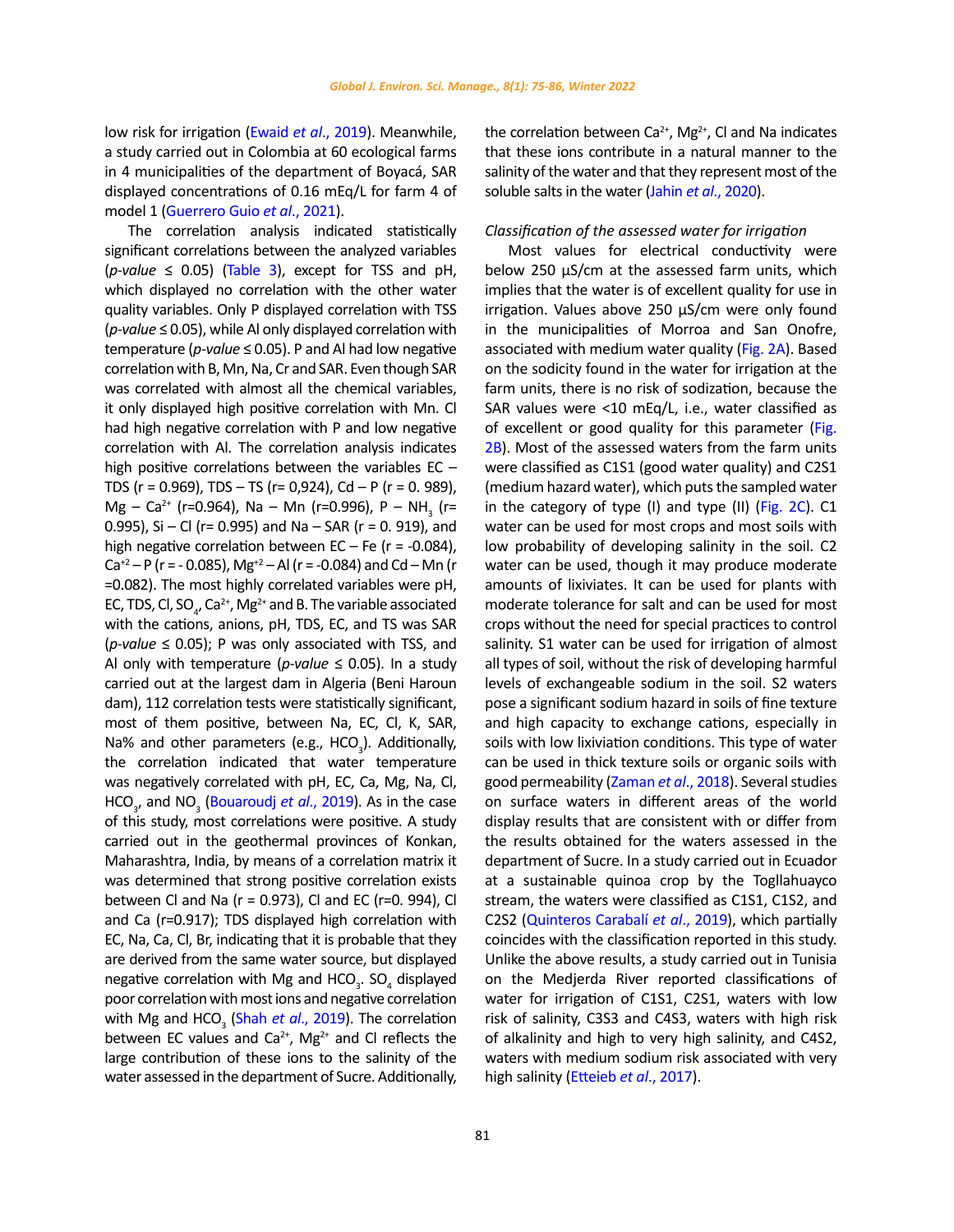<span id="page-7-0"></span>

|                                                                                                      | SAR                                |           | 0.005              | 0.255                | 0.000                | 0.000 | 0.320           | 0.000    | 0.007    | 0.002           | 0.640    | 677<br>ö      | 0.000                   | 0.000     | 0.383    | 0.515    | 0.020           | 0.013    | 0.000    | 0.877    | 0.000    | 0.008    | 0.000    | 0.326    |          |                                                                                                                                                       |
|------------------------------------------------------------------------------------------------------|------------------------------------|-----------|--------------------|----------------------|----------------------|-------|-----------------|----------|----------|-----------------|----------|---------------|-------------------------|-----------|----------|----------|-----------------|----------|----------|----------|----------|----------|----------|----------|----------|-------------------------------------------------------------------------------------------------------------------------------------------------------|
|                                                                                                      | ბ                                  |           | 0.779              | 0.293                | 0.035                | 0.025 | 0.430           | 0.064    | 0.008    | 0.295           | 0.770    | 0.860         | 0.698                   | 0.358     | 0.506    | 0.614    | 0.405           | 0.499    | 0.032    | 0.896    | 0.291    | 0.812    | 0.616    |          | 0.083    |                                                                                                                                                       |
|                                                                                                      | 迈                                  |           | 0.217              | 0.330                | 0.000                | 0.000 | 0.108           | 0.000    | 0.995    | 0.037           | 0.731    | 0.214         | 0.007                   | 0.000     | 0.593    | 0.848    | 0.817           | 0.730    | 0.134    | 0.230    | 0.000    | 0.002    |          | 0.043    | 0.393    |                                                                                                                                                       |
|                                                                                                      | 운                                  |           | 0.022              | 0.076                | 0.000                | 0.000 | 0.851           | 0.000    | 0.343    | 0.000           | 0.463    | 0.545         | 0.000                   | 0.000     | 0.627    | 0.562    | 0.874           | 0.000    | 0.000    | 0.240    | 0.000    |          | 0.461    | 0.037    | 0.398    |                                                                                                                                                       |
|                                                                                                      | ٤                                  |           | 0.014              | 0.321                | 0.000                | 0.000 | 0.214           | 0.000    | 0.002    | 0.000           | 0.830    | 0.857         | 0.000                   | 0.000     | 0.275    | 0.339    | 0.015           | 0.000    | 0.000    | 996<br>ö |          | 0.624    | 0.379    | 0.091    | 0.919    |                                                                                                                                                       |
| ミシミシミニンシングラン                                                                                         | ξ                                  |           | 581<br>ö           | 0.718                | 0.132                | 0.058 | 0.017           | 0.005    | 0.665    | 0.104           | 0.323    | 0.000         | 0.964                   | 0.517     | 0.958    | 0.763    | 0.274           | 0.529    | 397<br>ö |          | 0.000    | 0.181    | 0.102    | $-0.011$ | 0.013    |                                                                                                                                                       |
|                                                                                                      | ट                                  |           | 0.000              | 0.000                | 0.000                | 0.000 | 0.377           | 0.000    | 0.044    | 0.000           | 0.781    | 0.162         | 0.000                   | 0.000     | 0.989    | 0.371    | 0.247           | 0.000    |          | $-0.082$ | 0.434    | 0.584    | 0.144    | 0.205    | 0.329    |                                                                                                                                                       |
| う こうこうきょう                                                                                            | $\mathbf{a}$                       |           | 0.043              | 0.442                | 0.000                | 0.000 | 0.499           | 0.000    | 0.000    | 0.000           | 0.823    | 0.812         | 0.000                   | 0.000     | 0.661    | 0.682    | 0.019           |          | 0.673    | $-0.076$ | 0.550    | 0.837    | 0.042    | 0.082    | 0.293    |                                                                                                                                                       |
|                                                                                                      | 운                                  |           | 0.182              | 0.414                | 0.321                | 0.716 | 0.018           | 0.640    | 0.124    | 0.499           | 0.286    | 0.152         | 0.064                   | 0.052     | 0.007    | 0.000    |                 | $-0.277$ | $-0.111$ | 0.093    | $-0.207$ | $-0.025$ | 0.020    | $-0.071$ | $-0.196$ |                                                                                                                                                       |
|                                                                                                      | ব                                  |           | 0.060              | 0.000                | 0.567                | 0.483 | 0.062           | 0.135    | 0.736    | 0.447           | 0.510    | 699<br>ö      | 621<br>ö                | 0.335     | 534<br>ö |          | <b>G10</b><br>ö | $-0.050$ | 0.086    | $-0.026$ | $-0.082$ | 0.090    | 0.016    | $-0.043$ | $-0.055$ |                                                                                                                                                       |
| ביות התוכנות המונייני המונייני המ                                                                    | $\sim$                             |           | 0.465              | 0.435                | 0.785                | 0.866 | 0.000           | 0.120    | 0.338    | 0.604           | 0.634    | 0.995         | 0.365                   | 0.454     |          | 0.055    | 0.236           | $-0.054$ | 0.001    | $-0.005$ | $-0.097$ | $-0.076$ | 0.048    | $-0.059$ | $-0.077$ |                                                                                                                                                       |
|                                                                                                      | $\mathsf{M}^{\mathsf{B}^\natural}$ | p - value | 0.071              | 0.228                | 0.000                | 0.000 | 0.314           | 0.000    | 0.006    | 0.000           | 0.339    | 0.171         | 0.000                   |           | $-0.068$ | $-0.084$ | $-0.168$        | 0.809    | 0.492    | 0.056    | 0.803    | 0.769    | 0.337    | 0.080    | 0.575    |                                                                                                                                                       |
|                                                                                                      | $\mathrm{Ga}^2$                    |           | 0.003              | 0.144                | 0.000                | 0.000 | 0.708           | 0.000    | 0.066    | 0.000           | 0.013    | 0.060         |                         | 0.805     | $-0.085$ | $-0.045$ | $-0.168$        | 0.871    | 0.579    | 0.004    | 0.607    | 0.904    | 0.242    | 0.036    | 0.340    |                                                                                                                                                       |
| <u>בנו המנוע בין המנוע המנוע המנוע המנוע ה</u>                                                       | Ë                                  |           | 0.736              | 0.901                | 0.001                | 0.000 | 0.217           | 0.000    | 0.631    | 0.000           | 0.825    |               | 0.171                   | 0.119     | $-0.001$ | $-0.033$ | 0.121           | 0.029    | 0.134    | 0.440    | $-0.016$ | 0.094    | 0.105    | $-0.015$ | $-0.035$ |                                                                                                                                                       |
|                                                                                                      | Qw                                 |           | 573<br>ö           | 0.235                | 0.004                | 0.000 | 0.680           | 0.002    | 0.400    | 0.595           |          | $-0.019$      | 0.225                   | 0.083     | 0.042    | 0.056    | $-0.091$        | 0.027    | 0.027    | $-0.084$ | $-0.018$ | 0.114    | 0.029    | $-0.025$ | $-0.040$ |                                                                                                                                                       |
|                                                                                                      | SO <sub>4</sub>                    |           | 0.095              | 0.846                | 0.000                | 0.000 | 0.801           | 0.000    | 0.060    |                 | 0.045    | 0.335         | 0.836                   | 0.745     | $-0.046$ | $-0.065$ | $-0.057$        | 0.762    | 0.438    | 0.137    | 0.526    | 0.768    | 0.175    | 0.089    | 0.263    |                                                                                                                                                       |
|                                                                                                      | ō                                  |           | 0.087              | 0.365                | 0.001                | 0.002 | 0.593           | 0.005    |          | 0.247           | $-0.112$ | $-0.064$      | 0.248                   | 0.364     | $-0.131$ | $-0.045$ | $-0.202$        | 0.475    | 0.266    | 0.058    | 0.399    | 0.190    | 0.001    | 0.343    | 0.348    |                                                                                                                                                       |
|                                                                                                      | LS                                 |           | 0.000              | 0.001                | 0.000                | 0.000 | 0.000           |          | 0.362    | 0.601           | 0.255    | 0.334         | 0.727                   | 0.578     | 0.138    | 0.127    | 0.040           | 0.528    | 0.571    | 0.234    | 0.455    | 653<br>ö | 0.361    | 0.157    | 0.413    |                                                                                                                                                       |
| - במהלכות המוניקה ביותר לא המוניקה ביותר המוניקה המוניקה ביותר המוניקה ביותר המוניקה המוניקה ביותר ה | TSS                                |           | 0.934              | 0.945                | 0.811                | 0.612 |                 | 0.412    | $-0.074$ | $-0.022$        | $-0.036$ | 0.108         | $-0.035$                | $-0.090$  | 0.411    | 0.163    | 0.205           | $-0.083$ | 0.088    | 0.207    | $-0.110$ | $-0.031$ | 0.140    | $-0.069$ | $-0.087$ |                                                                                                                                                       |
|                                                                                                      | TDS                                |           | 8<br>$\dot{\circ}$ | 001<br>$\dot{\circ}$ | 8<br>$\breve{\circ}$ |       | <b>GNO</b><br>ö | 924<br>ö | 398<br>ö | 620<br>ö        | 0.310    | 0.324         | 795<br>$\ddot{\circ}$   | 652<br>ö  | 015<br>Ģ | 060<br>ö | 031<br>Ģ        | 585<br>ਂ | 569<br>ö | 61<br>ö  | 554<br>ö | 674<br>ö | 392<br>ö | 90<br>o  | 501<br>ö |                                                                                                                                                       |
|                                                                                                      | ౖ                                  |           | 0.000              | 0.001                |                      | 0.969 | 0.021           | 0.884    | 0.434    | 0.577           | 0.243    | 0.290         | 0.795                   | 0.726     | $-0.024$ | 0.049    | $-0.084$        | 0.653    | 0.589    | 0.128    | 0.650    | 0.691    | 0.375    | 0.178    | 0.583    |                                                                                                                                                       |
|                                                                                                      | $\vdash$                           |           | 0.000              |                      | 0.290                | 0.273 | 0.006           | 0.266    | $-0.120$ | 0.017           | 0.101    | 0.011         | 0.133                   | 0.105     | $-0.069$ | 0.306    | 0.069           | 0.093    | 0.334    | $-0.031$ | 0.085    | 0.271    | 0.083    | $-0.089$ | 0.097    | EC= Electrical conductivity; T= Temperature; TDS= Total Dissolved Solids; TSS= Total Suspended Solids; TS=Total Solids; SAR= Sodium Adsorption Ratio. |
|                                                                                                      | 玉                                  |           |                    | 0.357                | 0.347                | 0.357 | 0.007           | 0.337    | 0.225    | 0.141           | $-0.048$ | $-0.029$      | 0.263                   | 0.156     | $-0.065$ | 0.066    | $-0.113$        | 0.240    | 0.399    | 0.047    | 0.210    | 0.345    | 0.105    | 0.024    | 0.238    |                                                                                                                                                       |
|                                                                                                      |                                    |           |                    |                      |                      |       |                 |          |          |                 |          |               | Correlation coefficient |           |          |          |                 |          |          |          |          |          |          |          |          |                                                                                                                                                       |
|                                                                                                      | Parameter                          |           | 苦                  | H                    | ပ္မ                  | TDS   | TSS             | 51       | ö        | SO <sub>4</sub> | Qw       | $\tilde{\Xi}$ | ໍ່ຕື່                   | $Ng^{2+}$ | Δ.       | ₹        | 운               | $\bf{m}$ | ප        | δ        | g        | 운        | ïδ,      | Ğ        | SAR      |                                                                                                                                                       |
|                                                                                                      |                                    |           |                    |                      |                      |       |                 |          |          |                 |          |               |                         |           |          |          |                 |          |          |          |          |          |          |          |          |                                                                                                                                                       |

Table 3: Correlation between the assessed physicochemical properties in water used for irrigation in the department of Sucre, in northern Colombia Table 3: Correlation between the assessed physicochemical properties in water used for irrigation in the department of Sucre, in northern ColombiaTable 3. Correlation between the assessed properties in the assessed physical properties in the department of Sucre, in the department of Sucre, in Northern Colombia in the department of Sucre, in northern Colombia in nort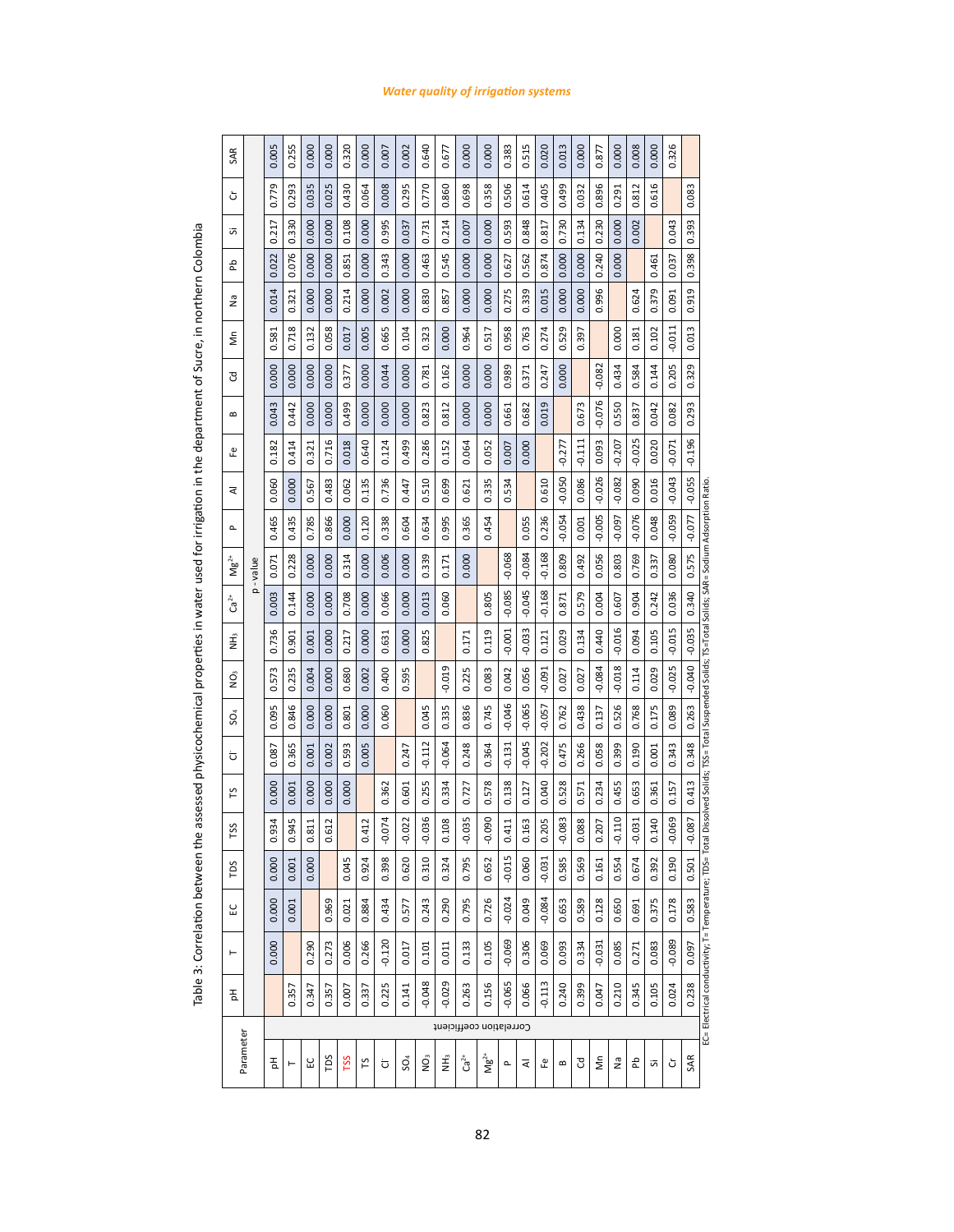<span id="page-8-0"></span>

Fig. 2: A) Hazard level according to electrical conductivity. B) Sodization level. C) Sodium adsorption ratio (SAR) vs electrical conductivity (EC)

#### **CONCLUSION**

Irrigation systems depends on water quality, which implies that it is necessary to assess its physical, chemical, and biological parameters to determine whether it is appropriate for use in the soils. This study highlighted the need to evaluate the quality of irrigation systems water for crop and soil health, and to guide farmers on the implications of use of low-quality irrigation water. The surface waters assessed at the 141 farm units of the prioritized municipalities of the department of Sucre, Colombia, are waters that are suitable for use in irrigation systems, because according to the FAO and WHO they are waters that are within the established thresholds for use in agriculture, without producing harm to the crops and the soils. The concentrations of cations and anions in the water, such as Na, SO<sub>4</sub>, Cl, Ca<sup>2+</sup>, Mg<sup>2+</sup>, which are generally associated with increased salinity, were within the allowed ranges, which implies that the water is suitable for irrigation. The concentrations of EC and SAR associated with salinity and sodicity displayed optimal levels, based on which they were classified as C1S1 and C2S1 waters. Some EC results displayed very low levels, due to which it is advisable to monitor these waters

crops. Additionally, the correlation between EC values and  $Ca<sup>2+</sup>$ , Mg<sup>2+</sup> and Cl reflects the large contribution of these ions to the salinity of the water assessed in the department of Sucre. However, the irrigation water had an average Fe value above 0.30 mg/L. The study revealed that important concentration levels and composition of dissolved constituents in water which determine its quality for irrigation use were found within the permissible limits for irrigation water. It is recommended to perform periodic testing of the water, because external factors and chemical agents may change the composition of the water, directly affecting the crops and agricultural soils. Based on the sodicity found in the water for irrigation at the farm units, there is no risk of sodization, because the SAR values were <10 mEq/L, i.e., water classified as of excellent or good quality for this parameter. The FAO states that SAR <3 does not cause problems to the crops and soils. Lastly, this study establishes a baseline for the development of agricultural policies and the establishment of actions that promote the sustainable development and food security of small farmers in tropical zones that are

to avoid possible future problems for the soils and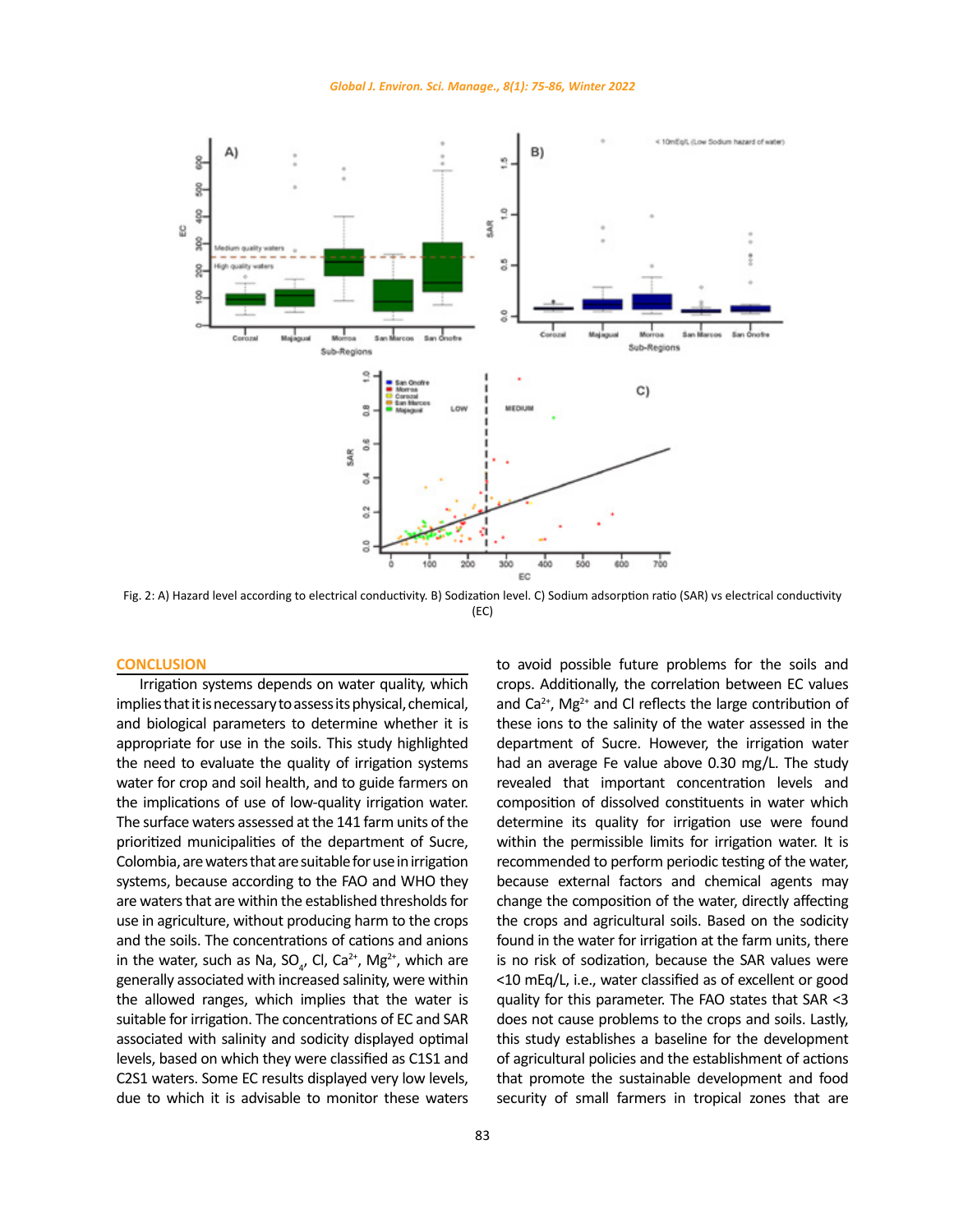vulnerable to the effects of climate change and with few management activities.

a copy of this license, visit: http://creativecommons. org/licenses/by/4.0/.

#### **AUTHOR CONTRIBUTION**

B. Guerra Tamara performed the literature review, experimental design, analyzed and interpreted the data, prepared the original draft. A.C. Torregroza-Espinosa performed analyzed and interpreted the data, writing - original draft, writing - review & editing. D. Pinto Osorio helped in the contextualization and prepared the original draft. M.I. Moreno Pallares performed literature review, experimental design, analyzed and interpreted the data, writing - original draft, writing - review & editing. A. Corrales Paternina helped in the contextualization and prepared the original draft. A. Echeverría-González helped in the contextualization and prepared the original draft.

## **ACKNOWLEDGEMENT**

This study was part of the project "Application of engineering techniques that increase the resilience of agro-ecosystems to climate variability in the Department of Sucre" [Project BPIN2017000100029] and was funded by the government of Sucre (Colombia) through royalty system and executed by the University de la Costa and the University of Sucre (Colombia).

## **CONFLICT OF INTEREST**

The author declares that there is no conflict of interests regarding the publication of this manuscript. In addition, the ethical issues, including plagiarism, informed consent, misconduct, data fabrication and/or falsification, double publication and/or submission, and redundancy have been completely observed by the authors.

# **OPEN ACCESS**

This article is licensed under a Creative Commons Attribution 4.0 International License, which permits use, sharing, adaptation, distribution and reproduction in any medium or format, as long as you give appropriate credit to the original author(s) and the source, provide a link to the Creative Commons license, and indicate if changes were made. The images or other third party material in this article are included in the article's Creative Commons license, unless indicated otherwise in a credit line to the material. If material is not included in the article's Creative Commons license and your intended use is not permitted by statutory regulation or exceeds the permitted use, you will need to obtain permission directly from the copyright holder. To view

#### **ABBREVIATIONS**

| Al                            | <b>Total Aluminum</b>                                                   |
|-------------------------------|-------------------------------------------------------------------------|
| В                             | Boron                                                                   |
| Вr                            | <b>Bromide</b>                                                          |
| °C                            | Degree Celsius                                                          |
| Cа                            | Calcium                                                                 |
| C1                            | Low salinity water                                                      |
| C2                            | Medium salinity water                                                   |
| C3                            | High salinity water                                                     |
| C <sub>4</sub>                | Very high salinity water                                                |
| Ca <sup>2</sup>               | <b>Total calcium</b>                                                    |
| Сd                            | Total cadmium                                                           |
| Cl                            | chlorides                                                               |
| Сr                            | Hexavalent chromium                                                     |
| C <sub>1</sub> S <sub>1</sub> | Good water quality                                                      |
| C2S1                          | Low sodium water                                                        |
| C <sub>252</sub>              | Medium salinity water                                                   |
| C <sub>353</sub>              | High sodium water                                                       |
| C4S3                          | Very high sodium water                                                  |
| ЕC                            | Electrical conductivity                                                 |
| <b>FAO</b>                    | Food and Agriculture Organization                                       |
| Fe                            | Iron                                                                    |
| HCO <sub>3</sub>              | baking soda                                                             |
| <b>IDEAM</b>                  | Institute of Hydrology, Meteorology and<br><b>Environmental Studies</b> |
| IWGV.1                        | Irrigation water guide                                                  |
| <b>IPCC</b>                   | Intergovernmental Panel on Climate<br>Change                            |
| Κ                             | Potassium                                                               |
| $Mq^2$                        | Magnesium                                                               |
| Mg/L                          | Milligrams per liter                                                    |
| mEq/L                         | Milliequivalents per liter                                              |
| mm                            | millimeter                                                              |
| Мn                            | Magnesium                                                               |
| Νa                            | sodium                                                                  |
| $N-No3$                       | <b>Nitrates</b>                                                         |
| $N-NH$ <sub>3</sub>           | Ammoniacal nitrogen                                                     |
| ODS                           | Sustainable Development Goals                                           |
| P                             | Total phosphorus                                                        |
| Pb                            | <b>Total lead</b>                                                       |
| pН                            | Hydrogen potential                                                      |
| µS/cm                         | Microsiemens per centimeter                                             |
| 51                            | Low sodium water                                                        |
| S2                            | Medium sodium water                                                     |
| SЗ                            | High sodium water                                                       |
| S4                            | Very high sodium water                                                  |
| <b>SAR</b>                    | Sodium adsorption ratio                                                 |
| Si                            | Silicon                                                                 |
| SO <sub>4</sub>               | Sulfate                                                                 |
| SM2550B/<br>electrometric     | Standard Method for the analysis of<br>water and wastewater             |
| SM/2510B/<br>electrometric    | Standard Method for the analysis of<br>water wastewater                 |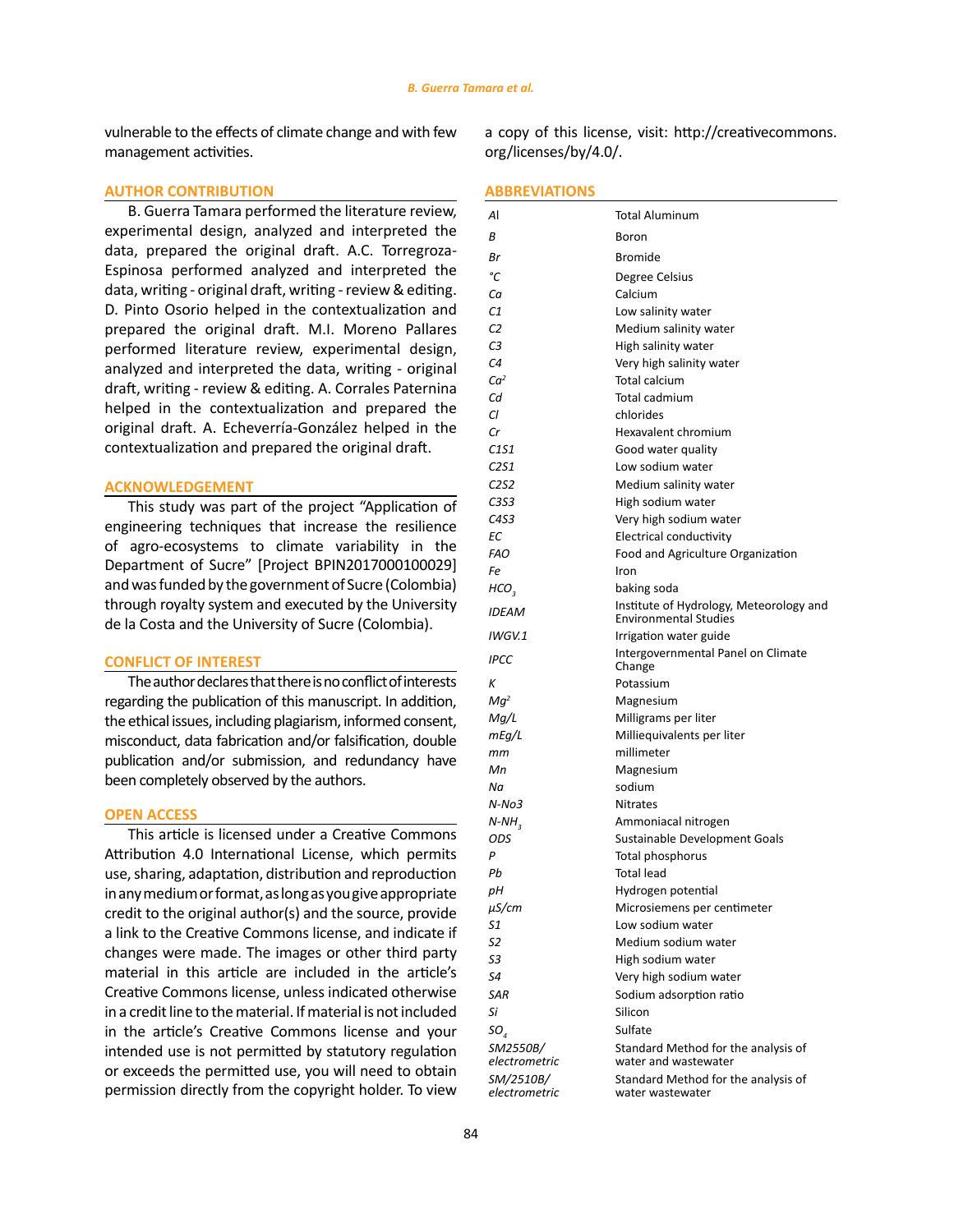<span id="page-10-0"></span>

| SM/4500/H+B/<br>electrometric                                                                           | Standard Method for measuring the pH<br>value in water by potentiometry using a<br>standard hydrogen electrode | Weigel, D.E.; Chenchouni, H., (2019). Assessment o<br>at the largest dam in Algeria (Beni Haroun Dam)<br>irrigation on soil characteristics of agricultural lands.                               |
|---------------------------------------------------------------------------------------------------------|----------------------------------------------------------------------------------------------------------------|--------------------------------------------------------------------------------------------------------------------------------------------------------------------------------------------------|
| SM/2540C/<br>gravimetric                                                                                | Standard Methods: Total Dissolved solids<br>dried at 180 °C                                                    | 219: 76-88 (13 pages).<br>Bortolini, L.; Maucieri, C.; Borin, M., (2018). A Tool for                                                                                                             |
| SM/2540D/<br>gravimetric                                                                                | <b>Standard Methods: Total Suspended</b><br>solids dried at 103-105 °C                                         | of Irrigation Water Quality in the Arid and Semi<br>Agronomy. 8: 23 (15 pages).<br>Bustamante, N.; Danoucaras, N.; McIntyre, N.; Día                                                             |
| SM/2540B/<br>gravimetric                                                                                | Standard Method: Total Suspended<br>solids dried at 103 -105°C                                                 | Restrepo-Baena, O.J., (2016). Review of improvi<br>management for the informal gold mining in Cole                                                                                               |
| SM4500-CI-B<br>Argentometric                                                                            | Standard Methods: Chloride by<br>argentometric method                                                          | Facultad de Ingeniería Universidad de Antioquia, 79<br>pages).                                                                                                                                   |
| $SM4500$ SO42 - E<br>turbidimetric                                                                      | Standard Methods: sulfate                                                                                      | DNP, (2003). Organización de las Naciones Unidas para<br>y la Alimentación (FAO). Programa de Desarrollo                                                                                         |
| SM 4500-NO3 E/<br><b>Reduction with</b><br>Cadmium                                                      | Standard Methods: Nitrate in Water<br>After Cadmium Reduction                                                  | la región de La Mojana, Bogotá. Departamento<br>Planeación (567 pages).<br>Douti, N.; Ebenezer, A.; Abanyie, S., (2021). Irrigatior                                                              |
| SM 4500-NH3B,<br>C/Distillation-<br>volumetric                                                          | Standard Methods: nitrogen (ammonia)                                                                           | and its impact on the physicochemical and i<br>contamination of vegetables produced from marke<br>case of the Vea Irrigation Dam, U.E.R. Ghana. J. Wa                                            |
| SM 4500- P B, E/<br>Digestion (sulfuric<br>$acid - nitric acid$<br>ascorbic acid -<br>Spectrophotometry | Standard Methods: phosphorus                                                                                   | (2): 203-215 (13 pages).<br>Dumago, S.W.L.; Puno, G.R.; Ingotan, S.S., (2018).<br>assessment in various land use and land cover of Mul<br>Bukidnon, Philippines. J. Biodivers. Environ. Sci., 12 |
| SM 3500-AI B/<br>photometric                                                                            | Standard Methods: Aluminum by<br>Eriochrome Cyanine R Method                                                   | pages).<br>Etteieb, S.; Cherif, S.; Tarhouni, J., (2017). Hydrochemi                                                                                                                             |
| SM 3120 B / ICP-OES                                                                                     | Standard Methods: Metals by plasma<br>emission spectroscopy                                                    | of water quality for irrigation: a case study of the Me<br>Tunisia. Appl. Water Sci., 7: 469-480 (11 pages).<br>Ewaid, S.H.; Kadhum, S.A.; Abed, S.A.; Salih, R.M., (2019)                       |
| SM 3500-Cr B/<br>Photometric                                                                            | <b>Standard Methods: Chromium</b>                                                                              | and evaluation of irrigation water quality guide us<br>software: A case study of Al-Gharraf Canal, Souther                                                                                       |
| SM 3500-Ca B/<br>volumetric with EDTA                                                                   | Standard Methods: Calcium by EDTA                                                                              | Technol. Innov., 13: 224-232 (8 pages).<br>FAO, (2015). AQUASTAT Perfil de país Colombia. Food a                                                                                                 |
| SM3500-MGB /<br>Calculation and total<br>sodium                                                         | Standard Methods: Calculation and total<br>sodium                                                              | Organization of the United Nations (21 pages).<br>FAO, (2021). Water quality land and water. Food a                                                                                              |
| <b>TDS</b>                                                                                              | Total dissolved solids                                                                                         | Organization of the United Nations Land and Water.<br>Faye, C., (2019). Water Resources and Their M.                                                                                             |
| <b>TSS</b>                                                                                              | Total suspended solids                                                                                         | an Increasing Urban Demography: The Case of                                                                                                                                                      |
| <b>TS</b>                                                                                               | <b>Total solids</b>                                                                                            | Senegal, Resources of Water, Prathna Thanjavur Ch                                                                                                                                                |
| <b>WHO</b>                                                                                              | World Health Organization                                                                                      | Muhammad Salik Javaid, Aftab Sadiq. IntechOpen (2                                                                                                                                                |

#### **REFERENCES**

- [Adeyemi, O.; Grove, I.; Peets, S.; Norton, T., \(2017\). Advanced](https://www.sciencedirect.com/science/article/abs/pii/S0168169919314826)  [Monitoring and Management Systems for Improving Sustainability](https://www.sciencedirect.com/science/article/abs/pii/S0168169919314826)  [in Precision Irrigation. Sustainability, 9: 353](https://www.sciencedirect.com/science/article/abs/pii/S0168169919314826) **(29 pages)**.
- [Afed Ullah, K.; Jiang, J.; Wang, P., \(2018\). Land use impacts on surface](https://www.gjesm.net/article_29934_308ed81e6c066f5e80a10020aa0b8012.pdf)  [water quality by statistical approaches. Global J. Environ. Sci.](https://www.gjesm.net/article_29934_308ed81e6c066f5e80a10020aa0b8012.pdf)  [Manage., 4\(2\): 231-250](https://www.gjesm.net/article_29934_308ed81e6c066f5e80a10020aa0b8012.pdf) **(20 pages)**.
- [Ahmed, S.; Khurshid, S.; Madan, R.; Abu Amarah, B.A.; Naushad, M.,](https://www.sciencedirect.com/science/article/pii/S1018364719318294)  [\(2020\). Water quality assessment of shallow aquifer based on](https://www.sciencedirect.com/science/article/pii/S1018364719318294)  [Canadian Council of Ministers of the environment index and its](https://www.sciencedirect.com/science/article/pii/S1018364719318294)  [impact on irrigation of Mathura District, Uttar Pradesh. J. King Saud.](https://www.sciencedirect.com/science/article/pii/S1018364719318294)  [Univ. - Sci., 32: 1218–1225](https://www.sciencedirect.com/science/article/pii/S1018364719318294) **(8 pages)**.
- [American Public Health Association APHA, \(2017\). Standard methods](https://www.academia.edu/38769108/Standard_Methods_For_the_Examination_of_Water_and_Wastewater_23nd_edition)  [for examination of water and wastewater. 23rd Ed. Washington DC,](https://www.academia.edu/38769108/Standard_Methods_For_the_Examination_of_Water_and_Wastewater_23nd_edition)  USA **[\(1546 pages\)](https://www.academia.edu/38769108/Standard_Methods_For_the_Examination_of_Water_and_Wastewater_23nd_edition)**.
- [Arhad, M.; Shakoor, A., \(2017\). Irrigation water quality. Water Int.,](https://www.researchgate.net/publication/320531819_Irrigation_Water_Quality)  [12\(1-2\): 145-160](https://www.researchgate.net/publication/320531819_Irrigation_Water_Quality) **(17 pages)**.
- Bauder, T.A.; Waskom, R.M.; Sutherland, P.L.; Davis, J.G., (2019). [Irrigation Water Quality Criteria. Irrigation With Reclaimed](https://extension.colostate.edu/docs/pubs/crops/00506.pdf)  [Municipal Wastewater - A Guidance Manual, 1-4](https://extension.colostate.edu/docs/pubs/crops/00506.pdf) **(4 pages)**.
- [Betancourt Aguilar, C.; Tartabull Puñales, T.; Labaut Betancourt, Y.,](https://aes.ucf.edu.cu/index.php/aes/article/view/119)  [\(2017\). El manejo integrado del agua en la agricultura: necesidad](https://aes.ucf.edu.cu/index.php/aes/article/view/119)  [de implementación y aspectos vinculados. Revista para la](https://aes.ucf.edu.cu/index.php/aes/article/view/119)  [Transformación Agraria Sostenible, 5: 40-54](https://aes.ucf.edu.cu/index.php/aes/article/view/119) **(15 pages)**.

[Bouaroudj, S.; Menad, A.; Bounamous, A.; Ali-Khodja, H.; Gherib, A.;](https://www.sciencedirect.com/science/article/abs/pii/S0045653518323002?via%3Dihub) 

of water quality n) and effects of is. Chemosphere,

- or the Evaluation mi-Arid Regions.
- Díaz-Martínez J.; poving the water iolombia. Revista [Facultad de Ingeniería Universidad de Antioquia, 79: 174-184](http://www.scielo.org.co/pdf/rfiua/n79/n79a16.pdf) **(11**
- ara la Agricultura llo sostenible de nto Nacional de
- on water quality microbiological containt from market gardening: a Water Health, 19
- ). Water quality luleta Watershed [Bukidnon, Philippines. J. Biodivers. Environ. Sci., 12\(3\): 201-209](https://www.innspub.net/wp-content/uploads/2018/04/JBES-Vol-12-No-3-p-201-209.pdf) **(9**
- mical assessment Medjerda River in
- Eg. b.<br>Ewalopment using IWQG V.1 ern Iraq. Environ.
- d and Agriculture
- and Agriculture
- Management in of Dakar City in Chandrasekaran, [Muhammad Salik Javaid, Aftab Sadiq. IntechOpen](https://www.intechopen.com/books/resources-of-water/water-resources-and-their-management-in-an-increasing-urban-demography-the-case-of-dakar-city-in-sen) **(20 pages)**.
- [Gómez, C.; José, J.; Muñoz, B.; Rodríguez, H.; Lourdes, M., \(2015\).](https://www.redalyc.org/articulo.oa?id=46750924004) [Calidad del agua para riego en la agricultura protegida en Tlaxcala.](https://www.redalyc.org/articulo.oa?id=46750924004) [Revista Académica de la FI-UDAY, 19\(1\): 39-50](https://www.redalyc.org/articulo.oa?id=46750924004) **(12 pages)**.
- [González Castillo, L.; Thomas Manzano, J.; Hernández Tabaco, B.,](https://revistascientificas.cuc.edu.co/ingecuc/article/view/2841) [\(2020\). Caracterización del agua de riego en 90 fincas propuestas](https://revistascientificas.cuc.edu.co/ingecuc/article/view/2841) [para 18 modelos agroecológicos en Norte de Santander, Colombia.](https://revistascientificas.cuc.edu.co/ingecuc/article/view/2841) [Inge CUC, 16\(2\): 1-15](https://revistascientificas.cuc.edu.co/ingecuc/article/view/2841) **(15 pages)**.
- [Guerrero Guio, J.; Castillo González, L.; Rodríguez Cely, N., \(2021\).](https://revistascientificas.cuc.edu.co/ingecuc/article/view/3083) [Calidad de agua para riego de 60 finca agroecológicas de 4](https://revistascientificas.cuc.edu.co/ingecuc/article/view/3083) [municipios del departamento de Boyacá. Inge CUC, 17\(1\): 1-16](https://revistascientificas.cuc.edu.co/ingecuc/article/view/3083) **(16 [pages\)](https://revistascientificas.cuc.edu.co/ingecuc/article/view/3083)**.
- [Haritash, A.K.; Gaur, S.; Garg, S., \(2016\). Assessment of water quality](https://link.springer.com/article/10.1007/s13201-014-0235-1) [and suitability analysis of River Ganga in Rishikesh, India. Appl.](https://link.springer.com/article/10.1007/s13201-014-0235-1) [Water Sci., 6: 383–392](https://link.springer.com/article/10.1007/s13201-014-0235-1) **(10 pages)**.
- IDEAM, (2002). Guide for the monitoring of discharges, surface water and groundwater. Bogotá D.C. nstituto de Hidrología, Meteorología y Estudios Ambientales **(587 pages)**.
- [IDEAM, \(2012\). Demanda agua Instituto de Hidrología, Meteorología](http://www.siac.gov.co/web/siac/demandaagua (accessed 4.20.21).) [y Estudios Ambientales.](http://www.siac.gov.co/web/siac/demandaagua (accessed 4.20.21).)
- [INTAGRI, \(2018\). Clasificación de agua para riego Agrícola. Serie de](https://www.intagri.com/articulos/agua-riego/clasificacion-de-aguas-para-riego-agricola#:~:text=En los campos agr%C3%ADcolas factores,tener cierto tipo de agua) [Agua y Riego. No. 20. Artículo técnico de Instituto para la Innovación](https://www.intagri.com/articulos/agua-riego/clasificacion-de-aguas-para-riego-agricola#:~:text=En los campos agr%C3%ADcolas factores,tener cierto tipo de agua) [Tecnológica en Agricultura , 5: 1-5](https://www.intagri.com/articulos/agua-riego/clasificacion-de-aguas-para-riego-agricola#:~:text=En los campos agr%C3%ADcolas factores,tener cierto tipo de agua) **(5 pages)**.
- [IPCC, \(2019\). Climate Change and Land. Intergovernmental Panel on](https://www.ipcc.ch/site/assets/uploads/sites/4/2020/02/SPM_Updated-Jan20.pdf) [Climate Change](https://www.ipcc.ch/site/assets/uploads/sites/4/2020/02/SPM_Updated-Jan20.pdf) **(41 pages)**.
- [Jahin, H.S.; Abuzaid, A.S.; Abdellatif, A.D., \(2020\). Using multivariate](https://www.sciencedirect.com/science/article/abs/pii/S2352186419303578?via%3Dihub) [analysis to develop irrigation water quality index for surface water](https://www.sciencedirect.com/science/article/abs/pii/S2352186419303578?via%3Dihub)